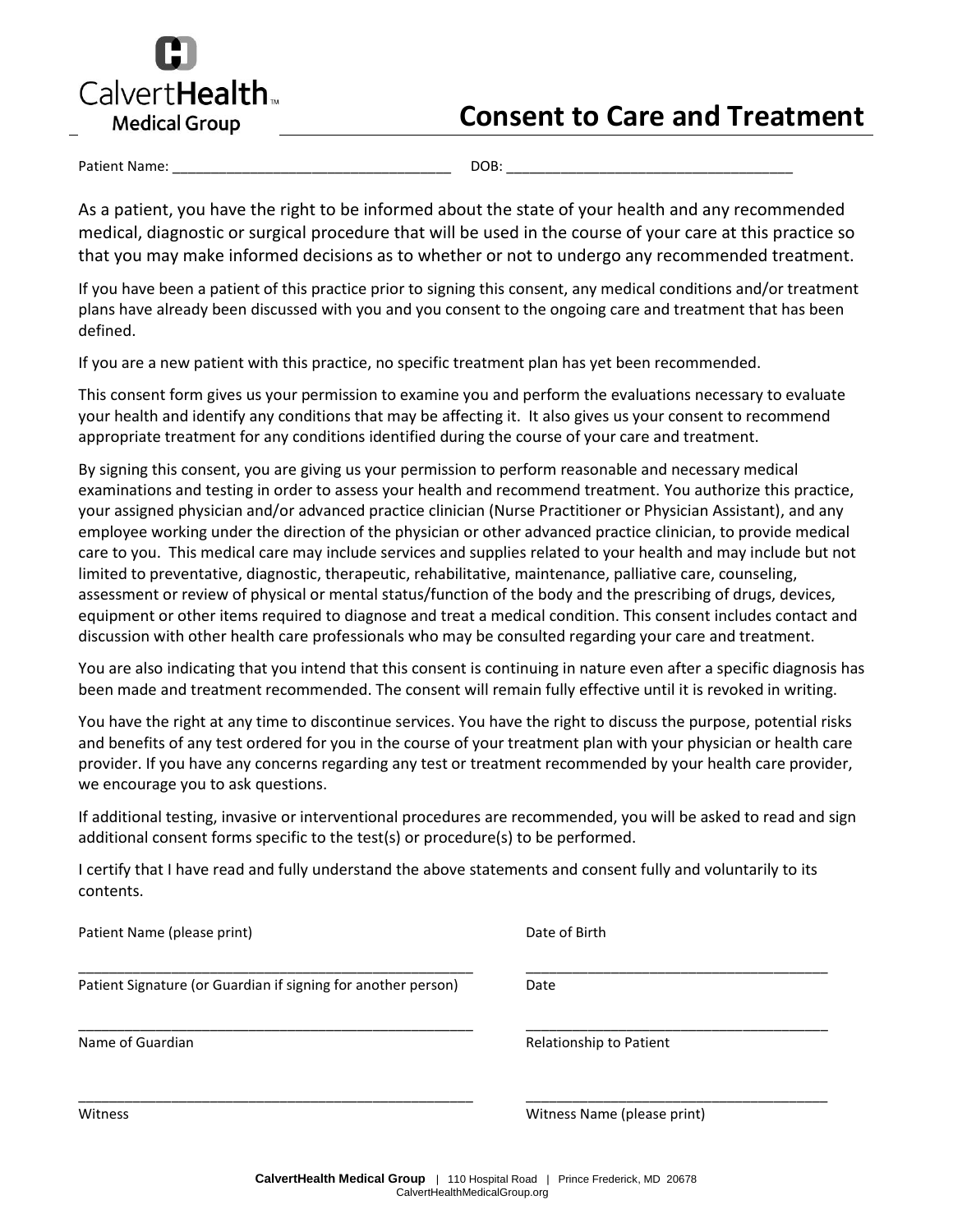



**The Right to Obtain a Copy of this Notice.** You have the right to a paper copy of this notice at any time. You may ask us to give you a copy of this notice at any time. Even if you have agreed to receive this notice electronically, you are still entitled to a paper copy of this notice. To obtain a paper copy of this notice, please ask at registration or contact our Privacy Officer at the address or phone number located at the end of this document. You may obtain a copy of this notice at our website, [www.CalvertHealthMedicalGroup.org.](http://www.calvertphysicianassociates.org/)

**Your Rights Regarding Your Protected Health Information.** We are required by law to maintain the privacy of your health information and to provide you with this Privacy Notice of our legal duties and privacy practices with respect to protected health information. We are required to abide by the terms of the Notice currently in effect. We reserve the right to change our privacy practices and this notice. We reserve the right to make the revised or changed notice effective for your PHI we already have as well as any information we receive in the future. We will post a copy of the current notice. The notice will always contain on the first page, the effective date of the Privacy Notice.

#### **COMPLAINTS**

If you believe your privacy rights have been violated, you may file a complaint with us and the Secretary of the Department of Health and Human Services. All complaints must be in writing and sent to the address provided at the end of this notice. You will not be penalized for filing a complaint.

#### **Contact Information**

If you require further information about this Notice, have privacy issues or believe that your privacy rights have been violated, please contact:

CalvertHealth Medical Group Attn: Privacy Officer 100 Hospital Road Prince Frederick, MD 20678

### **Effective Date**

This Notice is effective January 1, 2020.

By signing this document, I acknowledge that I have read and understood this Privacy Notice and that a copy of CalvertHealth Medical Group' Privacy Notice was offered to me.

Patient Signature Date Date

Print Name DOB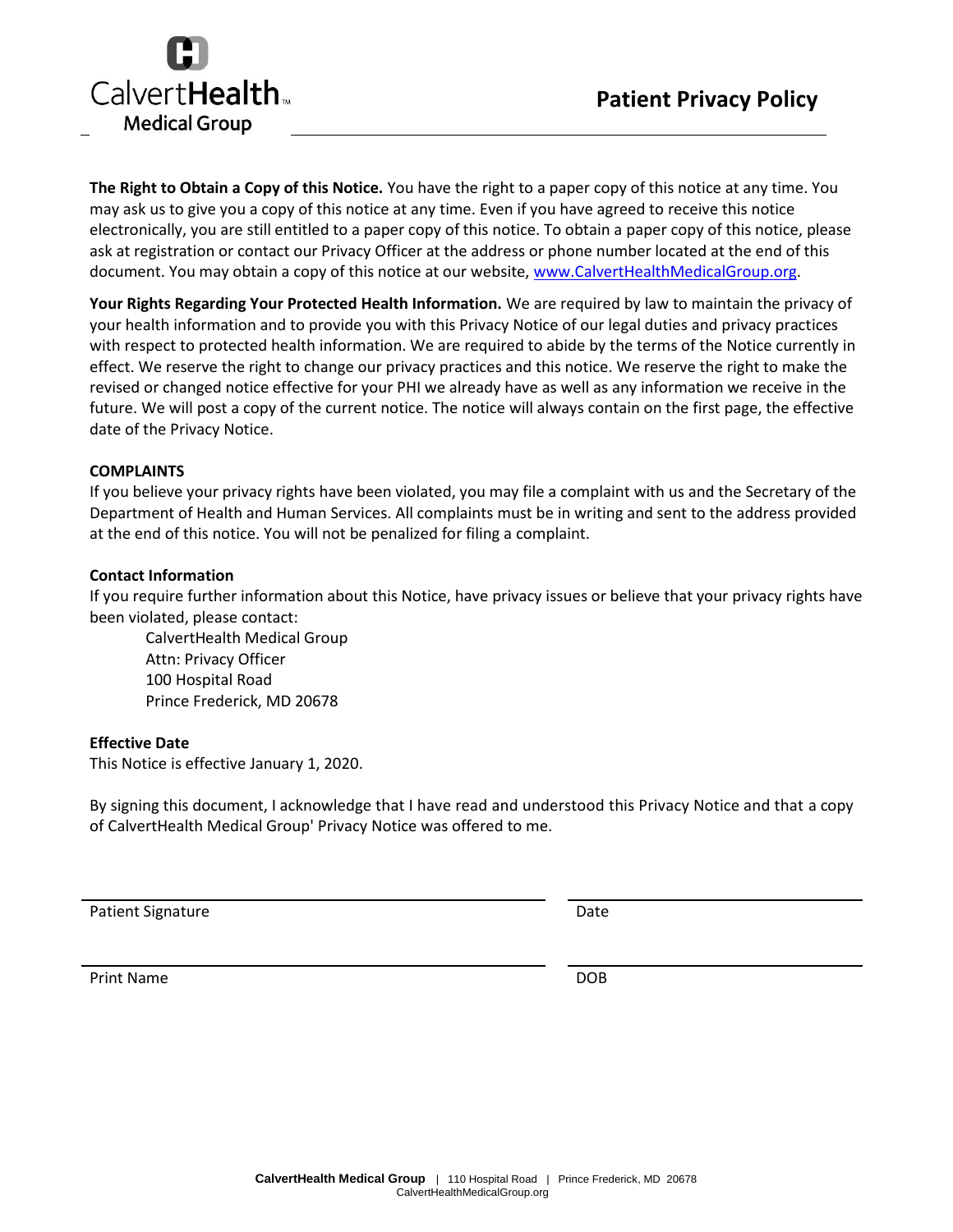

### **Patient Financial Policy**

#### Patient Name: \_\_\_\_\_\_\_\_\_\_\_\_\_\_\_\_\_\_\_\_\_\_\_\_\_\_\_\_\_\_\_\_\_\_\_\_ DOB: \_\_\_\_\_\_\_\_\_\_\_\_\_\_\_\_\_\_\_\_\_\_\_\_\_\_\_\_\_\_\_\_\_\_\_\_\_

Thank you for choosing CalvertHealth Medical Group (CMHG) as your health care provider. We are committed to building a successful provider-patient relationship with you and your family. Please understand that payment of your bill is part of your care. This Patient Financial Policy is intended to help avoid misunderstandings by detailing your financial obligations.

**Insurance:** Please confirm your provider is enrolled with your insurance carrier prior to scheduling your visit. We participate in most insurance plans, including Medicare. If you are not insured by a plan we accept, or if you choose to submit your claim yourself, payment in full is expected at each visit. We will provide you with appropriate documentation so that you can submit a claim to your insurance company.

If we do participate in your plan, but you do not have a **current insurance card** or the **designated primary care provider** is not a CHMG provider, payment is required in full for each visit until we verify coverage. Alternatively, if we do not participate in your insurance plan and you choose to see our providers, or if you do not have insurance and choose to see our providers, you will be considered 'self-pay' subject to the terms defined later in this document.

**Proof of Insurance:** If you have insurance and we submit claims on your behalf, we require a copy of your driver's license or other government issued photo ID and your current insurance card at each visit. This information must be provided prior to seeing a provider (physician, nurse practitioner or physician assistant).

**Claims Submission:** Your insurance benefit is a contract between you and your insurance company, and the charges for any services provided are your responsibility. We will submit claims to your insurance (primary and secondary or supplemental) company on your behalf. In order to submit claims, we require the patient's name, address, and date of birth, as well as the policyholder's name, address, and date of birth. This information must match exactly what your insurance company has on file for you, including exact name, address, and policy number. Any missing or incorrect information provided may result in claims being denied or reimbursement being delayed, in which case you may become responsible for the full amount of the services provided.

**Coverage Changes:** Please notify us before your scheduled appointment if any of your insurance information has changed. This includes changes of employer, insurance provider, address, policy number, covered dependents, etc. Not having up-to-date information may result in claims being denied or delays in reimbursement in which case you will become responsible for the full amount of the services provided.

**Co-Payments:** If your insurance company requires co-payments, those co-payments must be paid at the time of service. We collect co-pays during appointment check in.

**Deductibles and Out-Of-Pocket Expenses:** We will bill you for any outstanding balance once your insurance company has processed your claim and made payment to us. This balance may include your contracted deductible or other out-of-pocket expense as determined by your insurance policy. Payment for outstanding balances is expected within 30 days of the statement date and/or at your next appointment.

**Referrals:** It is your responsibility to obtain any necessary referrals from your primary care provider prior to receiving treatment. Patients who elect to receive service without a proper referral will be required to sign a waiver and will be expected to pay for the service prior to treatment.

**Payment:** We accept payment by cash, debit card, check, VISA, MasterCard, Discover, and American Express. All outstanding balances must be paid at time of service unless prior arrangements/payment plans have been set up. As a convenience to our patients, all CHMG practices are able to collect payments for all other CHMG practices.

**Returned Check Fee:** We charge a \$25.00 fee for returned checks. In the event a check has been returned the patient must pay by credit card or cash. If a second check is returned, in addition to the returned check fee, you will be asked to pay by cash, money order, cashiers' check, or credit card for all future visits.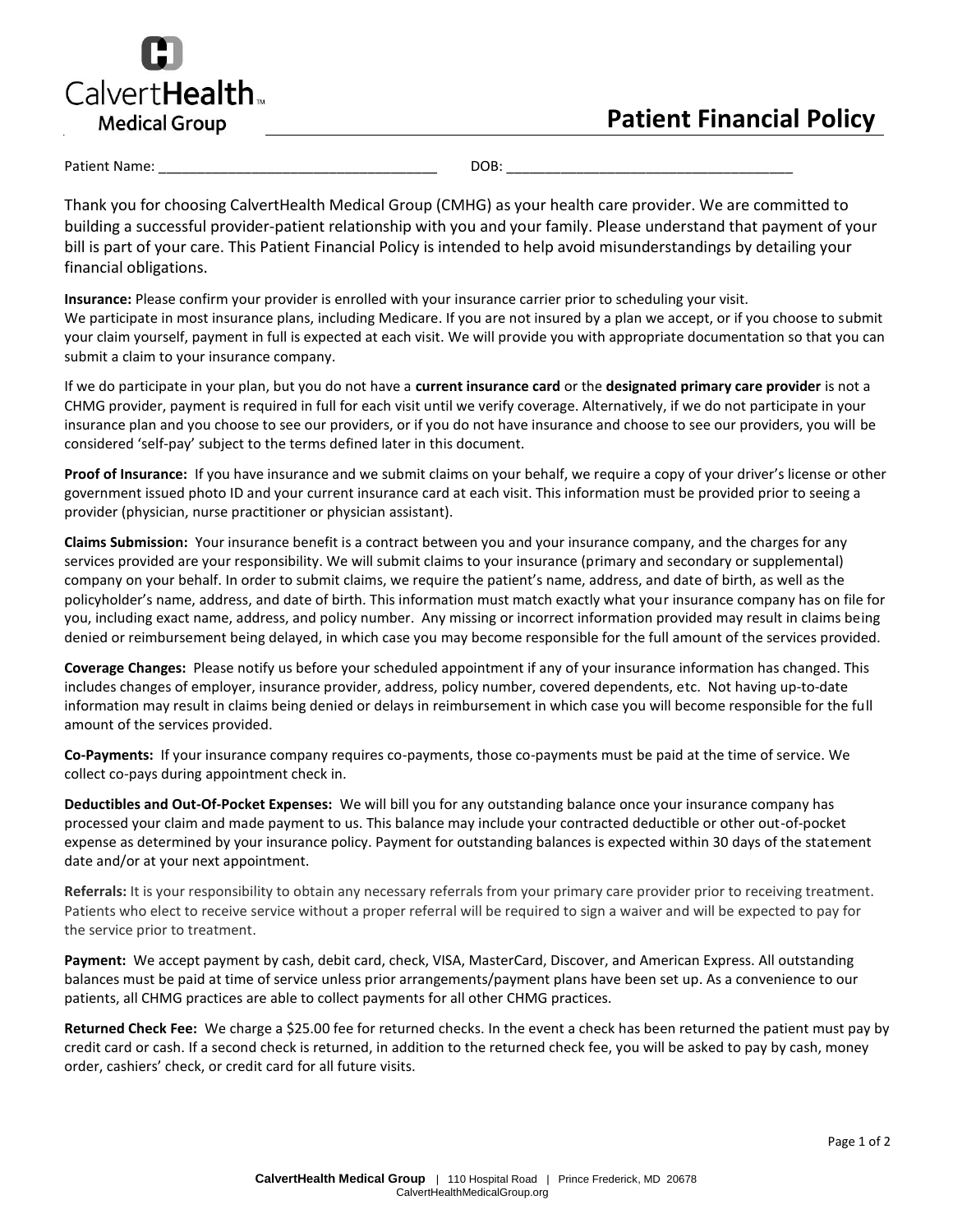

## **Patient Financial Policy**

**Self-Pay:** A Self-Pay patient is any patient who does not have health insurance; chooses to submit their own claims, see a CHMG provider who does not participate in their health insurance plan, receive a service that requires a referral from their insurance company or primary care provider when they do not have the referral with them or receives a treatment they know is not covered by their insurance company.

**Financial Assistance:** The Practice has payment plans, financial assistance, and sliding fee scale, to uninsured and others with selfpay balances. Please ask the office assistant for further information.

**Non-Payment:** If a balance remains unpaid past 90 days your account will be transferred to a collection agency or collection attorney. In the event your accounts remain in delinquent standing with the collection agency, you may be terminated from the medical group.

**Minor Patients:** Any adult (parent or guardian) accompanying a minor child to their appointment is responsible for payment for all services rendered to the minor child at the time of the appointment.

**Physicals:** Department of Transportation (DOT), 500, sports, camp and work physicals are not usually covered by any insurance companies. Payment for these services are expected at the time of service.

**Personal Injury Claims:** CHMG will bill the current health insurance for treatment covered by the insurance company. All applicable co-pays will be collected at time of service.

**Account Consultation:** Providers (physicians, nurse practitioners, physician assistants) are not trained to discuss financial issues with patients. Only CHMGs billing staff is trained to discuss your account, including charges, fees, payments, and payment arrangements. If you have questions about any of the financial issues related to your account, please contact the **billing office at 410-414-4555**.

**Worker's Compensation:** Prior authorization is required from your employer before service can be provided. We require the following information for each claim submitted on each date of service: state where injury occurred (i.e. Maryland); date of injury; exact location on the body where the injury occurred and that is covered by the claim. If the claim is denied and you do not have health insurance, the charges will become your responsibility.

| <b>CHMG Billing Contact Information:</b> |
|------------------------------------------|
| <b>Physical Address</b>                  |
| <b>CHMG Billing Office</b>               |
| Prince Frederick, MD 20678               |
| Billing Phone Number: 410-414-4555       |

**Mailing Address** CHMG Billing Department P.O. Box 405962 Atlanta, GA 30384-5692

Our practice is committed to providing the best treatment to our patients. Our prices are representative of the usual and customary charges for our area. Thank you for understanding our financial and payment policy.

My signature below certifies that I have read, understand, and agree to the terms of this Patient Financial Policy.

Patient Signature: \_\_\_\_\_\_\_\_\_\_\_\_\_\_\_\_\_\_\_\_\_\_\_\_\_\_\_\_\_\_\_\_\_\_\_\_\_\_\_\_\_\_\_\_\_\_\_\_\_ Today's Date: \_\_\_\_\_\_\_\_\_\_\_\_\_\_\_\_\_\_\_\_\_\_\_\_\_

Patient Name: \_\_\_\_\_\_\_\_\_\_\_\_\_\_\_\_\_\_\_\_\_\_\_\_\_\_\_\_\_\_\_\_\_\_\_\_\_\_\_\_\_\_\_\_\_\_ DOB: \_\_\_\_\_\_\_\_\_\_\_\_\_\_\_\_\_\_\_\_\_\_\_\_\_\_\_\_\_\_\_\_\_\_\_\_\_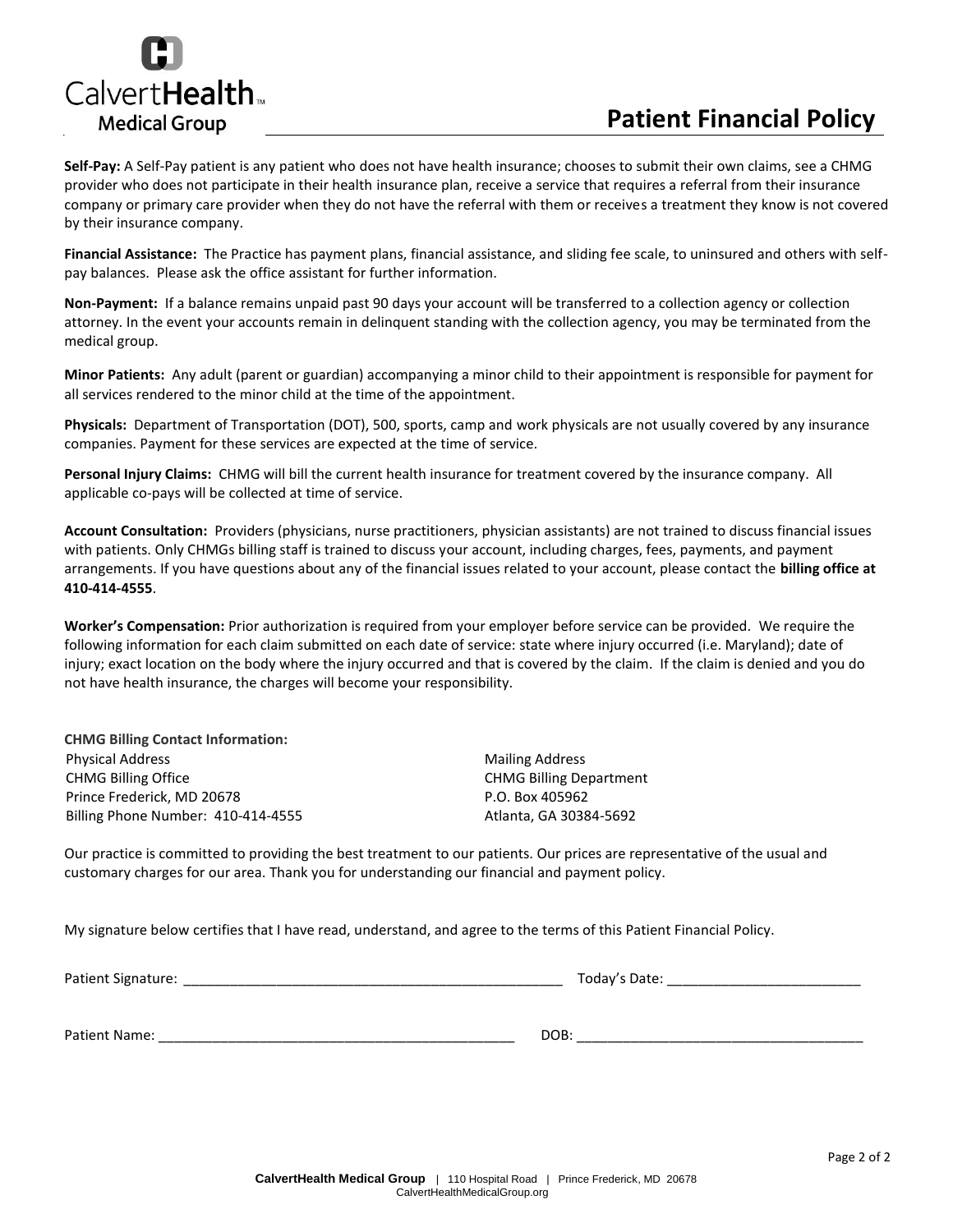

# **No-Show and Late Cancellation/Reschedule Policy**

Patient Name:  $\Box$  DOB:  $\Box$ 

Thank you for choosing CHMG as your health care provider. We are committed to building a successful providerpatient relationship with you and your family. We understand there are times when you must miss a scheduled appointment or cannot cancel or reschedule in a timely manner; however, when you do not call to cancel a scheduled appointment at least 24 hours prior to the appointment or miss a scheduled appointment without notice, you may be preventing another patient from getting much needed treatment. Conversely, the situation may arise when another patient fails to cancel and we are unable to schedule you for a visit, due to a seemingly "full" appointment book.

To help avoid misunderstandings, we are providing you with our No Show and Late Cancellation/Reschedule Policy. For purposes of this policy, a late cancellation is when a patient cancels or reschedules a scheduled appointment but provides less than 24 hours' notice. Late cancellations will be treated as a 'no-show' per CHMG policy.

### **The following policies will apply to 'no-shows' and late cancellations/reschedules, combined, on a rolling 12 month period.**

### **'No-Shows' and late cancellations/reschedules for Office Visits:**

- First offense will prompt a warning letter to the patient regarding their no-show or late cancellation/ reschedule occurrence and a notation will be made in the patient's chart.
- Second offense will prompt a phone call from the practice to the patient and 2<sup>nd</sup> warning letter will be sent to the patient.
- Third offense will prompt the patient to be discharged from the practice. The patient will receive a letter of discharge by certified mail and the patient portal.

### **'No-Shows' or late cancellations/reschedules for Procedure:**

• Patient will automatically be charged a \$100 'no-show' or late cancellation/reschedule fee. The practice staff will print a copy of the signed No-Show and Late Cancellation/Reschedule Policy along with the fee ticket, and mail to the patient.

#### **Additional Information:**

The No-Show and Late Cancellation/Reschedule Policy is not provider specific but applies across all CHMG practices, such that a no-show or late cancellation/reschedule for one provider could impact the patient's ability to schedule appointments with another CHMG provider. **For a listing of all CalvertHealth Medical Group providers and practices, please go to CalvertHealthMedicalGroup.org.**

All applicable no-show and late cancellation/reschedule fees must be paid prior to scheduling future appointments with any CHMG provider.

My signature below certifies that I have read, understand and agree to the terms of the No Show and Late Cancellation/Reschedule Policy.

Patient Signature: \_\_\_\_\_\_\_\_\_\_\_\_\_\_\_\_\_\_\_\_\_\_\_\_\_\_\_\_\_\_\_\_\_\_\_\_\_\_\_\_\_\_\_\_\_\_\_ Today's Date:\_\_\_\_\_\_\_\_\_\_\_\_\_\_\_\_\_\_\_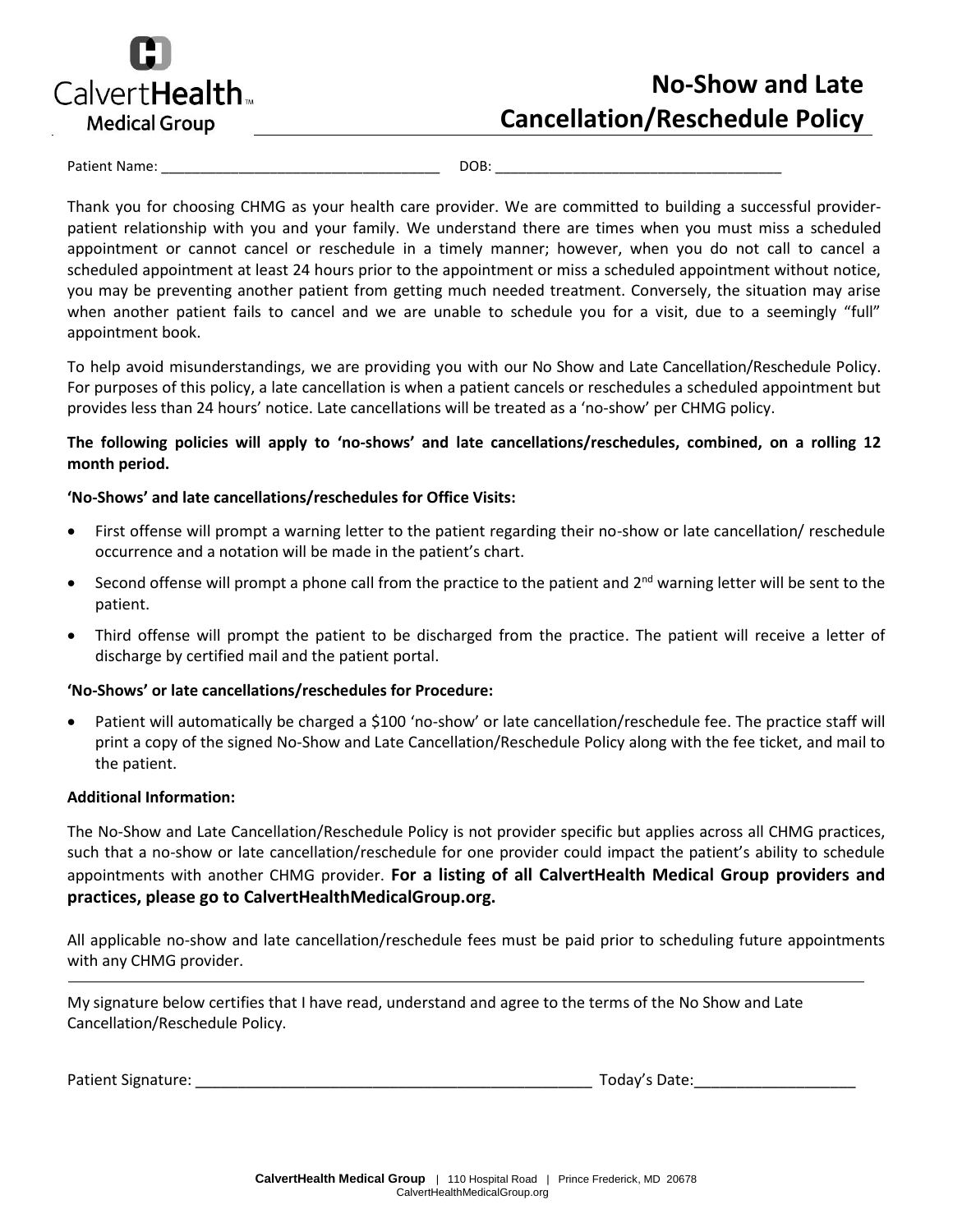

The CalvertHealth Medical Group Patient Portal is a key component of managing your health. The Patient Portal is a secure, online tool that lets you communicate with your healthcare team and manage your health information.

Using the Portal, you can:

- Review lab results:
- Review your medical history;
- Request medication refills;
- Request appointments;
- Request Referrals;
- Pay your CHMG bill;
- Send your provider or practice questions.

### **THE PATIENT PORTAL IS THE PRIMARY METHOD CHMG AND YOUR PROVIDER USE TO SHARE IMPORTANT INFORMATION WITH YOU!**

We will send you secure communications through the portal to:

- Remind you of upcoming appointments
- Notify you of new providers
- Notify you of departing providers
- Notify you of changes to office opening and closing times (i.e. for inclement weather)

**We no longer send notifications by regular mail.** All communications will be by portal message, text message or telephone.

Patients who do not sign up for and activate their Patient Portal access will miss out on key communications and not be able to take advantage of this secure, online access to your medical records, medication refills, lab results, and provider communications.

When you check in for your appointment, we will ask for your email address and give you a token that you will use to activate your access. You will have 30 days from the date you receive it to go online to nextmd.com to enter the token and activate your access.

### **WE ENCOURAGE YOU TO ACTIVATE YOUR PORTAL ACCESS AS SOON AS YOU GET HOME.**

Once you have activated your portal access, you can click on 'My Chart' then 'Request Health Records' to start downloading your medical records into your portal.

**The Patient Portal is a convenient, secure way to communicate with your provider, manage your medications and monitor your health records. Please sign up and activate your portal access today.**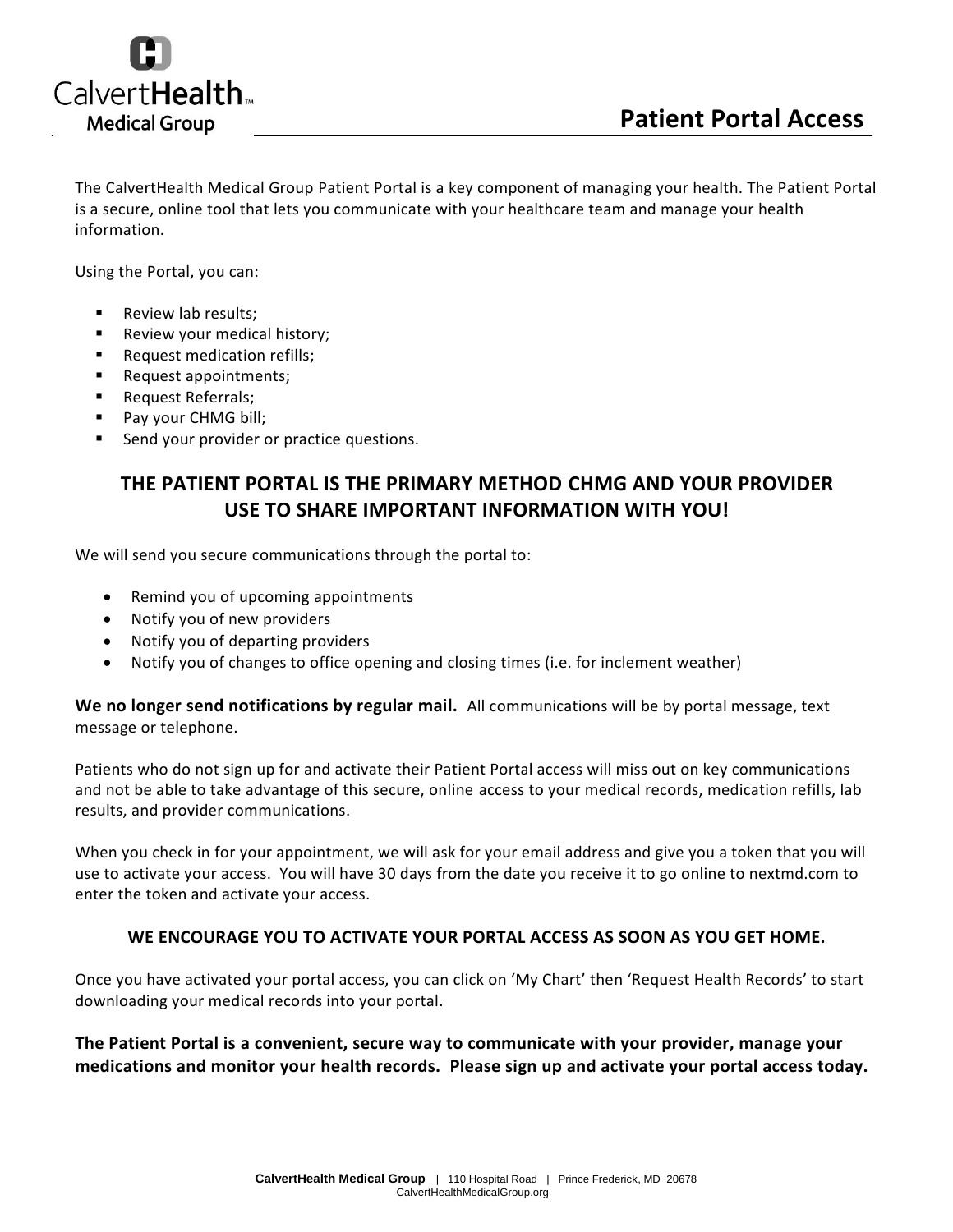

| Preferred Phone: Home Work Cell                                                                                    |
|--------------------------------------------------------------------------------------------------------------------|
|                                                                                                                    |
|                                                                                                                    |
|                                                                                                                    |
|                                                                                                                    |
|                                                                                                                    |
|                                                                                                                    |
| Relationship to Patient<br><b>Phone Number</b><br>DOB                                                              |
|                                                                                                                    |
|                                                                                                                    |
|                                                                                                                    |
|                                                                                                                    |
|                                                                                                                    |
| I give the following person/people permission to have access to all of my medical information that pertains to the |

This form does not authorize the release of Medical Records to the individuals listed; please complete the Authorization for the Release of Health Information (Medical Records) form for the release of records.

This authorization to release will expire one (1) year from the date signed unless an earlier date is specified:

\_\_\_\_\_\_\_\_\_\_\_\_\_\_\_\_\_\_\_\_\_\_\_\_\_\_\_\_\_\_\_\_\_\_\_\_\_\_\_\_\_\_\_\_\_\_\_ \_\_\_\_\_\_\_\_\_\_\_\_\_\_\_\_\_\_\_\_\_\_\_\_\_\_\_\_\_

Patient Signature Date

Witness Signature Date Date

\_\_\_\_\_\_\_\_\_\_\_\_\_\_\_\_\_\_\_\_\_\_\_\_\_\_\_\_\_\_\_\_\_\_\_\_\_\_\_\_\_\_\_\_\_\_\_ \_\_\_\_\_\_\_\_\_\_\_\_\_\_\_\_\_\_\_\_\_\_\_\_\_\_\_\_\_\_

Witness Name (Please Print)

\_\_\_\_\_\_\_\_\_\_\_\_\_\_\_\_\_\_\_\_\_\_\_\_\_\_\_\_\_

Please give this form to the Provider's office or FAX it to the office at: \_\_\_\_\_

\_\_\_\_\_\_\_\_\_\_\_\_\_\_\_\_\_\_\_\_\_\_\_\_\_\_\_\_\_\_\_\_\_\_\_\_\_\_\_\_\_\_\_\_\_\_\_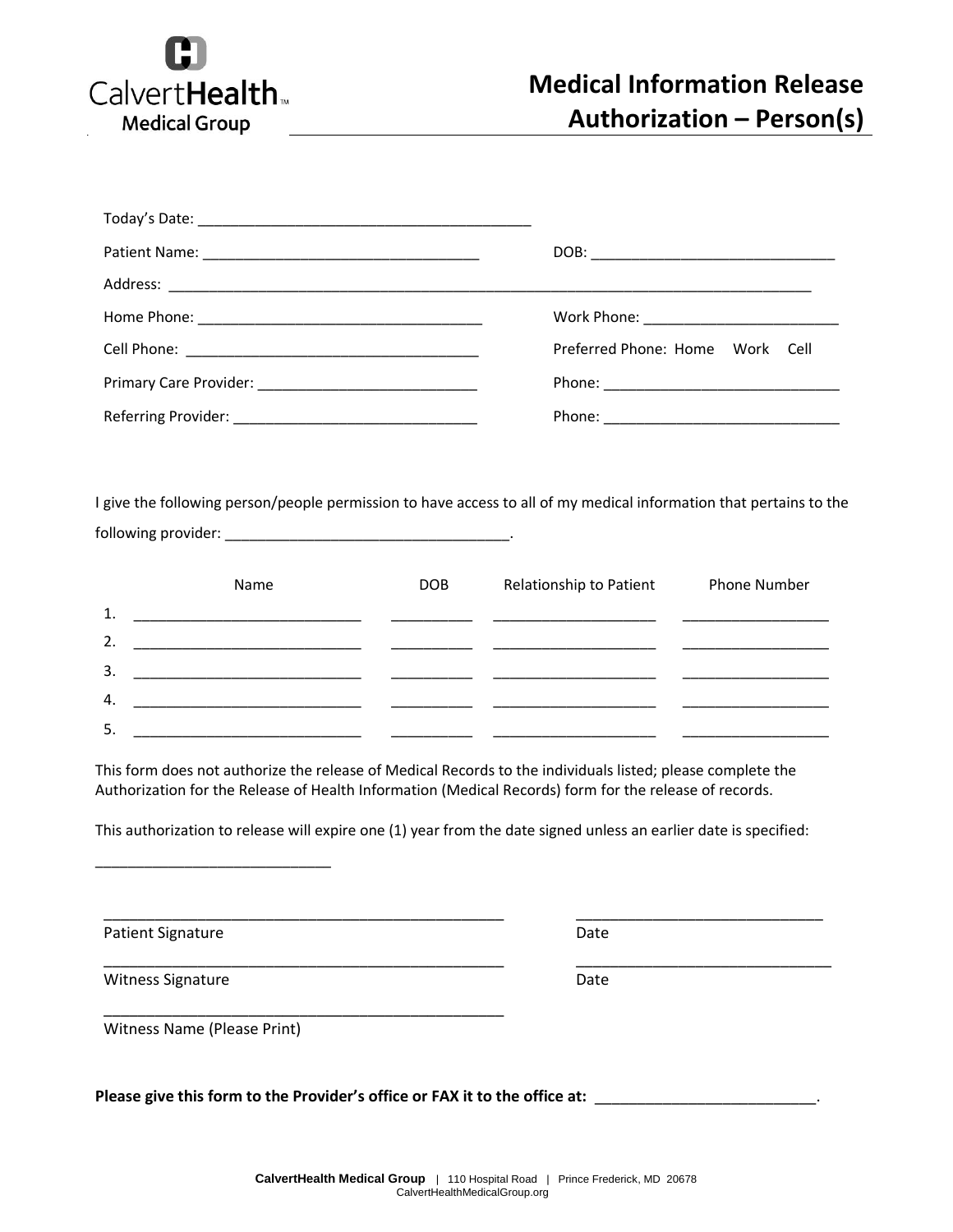

| Patients Name: Name                                                                                                                                                                                                                                                                                              | Date of Birth: The Case of Birth:<br>MRN:                                                                                                                                                                                                                                                                                                                                                       |  |  |  |
|------------------------------------------------------------------------------------------------------------------------------------------------------------------------------------------------------------------------------------------------------------------------------------------------------------------|-------------------------------------------------------------------------------------------------------------------------------------------------------------------------------------------------------------------------------------------------------------------------------------------------------------------------------------------------------------------------------------------------|--|--|--|
| The State of Maryland is requesting CalvertHealth Medical Group inquire about the ethnicity and race for each patient in order to be in compliance with the<br>Patient Centered Medical Home. Patient is not required to complete this form. If this form is not complete, the staff will input "Not Specified". |                                                                                                                                                                                                                                                                                                                                                                                                 |  |  |  |
| <b>Question 1. Ethnicity</b><br>Are you Hispanic or Latino?<br>Yes<br>$\Box$<br>No.<br>$\mathbb{R}^n$                                                                                                                                                                                                            | (A patient of Cuban, Mexican, Puerto Rican, South or Central America, or other Spanish culture of origin, regardless of race.)<br>Unknown/Not Specifying                                                                                                                                                                                                                                        |  |  |  |
| Question 2. Please select the racial category with which you most closely identify by placing an 'X' in the appropriate box.                                                                                                                                                                                     |                                                                                                                                                                                                                                                                                                                                                                                                 |  |  |  |
| <b>RACIAL CATEGORY</b>                                                                                                                                                                                                                                                                                           | <b>DEFINITION OF CATEGORY</b>                                                                                                                                                                                                                                                                                                                                                                   |  |  |  |
| American Indian or Alaska Native                                                                                                                                                                                                                                                                                 | A patient having origins in any of the original peoples of North and South America (including Central<br>America) and who maintains tribal affiliation or community attachment.<br>A patient having origins in any of the original peoples of the Far East, Southeast Asia, or the Indian<br>subcontinent including, for example, Cambodia, China, India, Japan, Korea, Malaysia, Pakistan, the |  |  |  |
| Asian<br>П.                                                                                                                                                                                                                                                                                                      | Philippine Islands, Thailand and Vietnam.                                                                                                                                                                                                                                                                                                                                                       |  |  |  |
| <b>Black or African American</b>                                                                                                                                                                                                                                                                                 | A patient having origins in any of the black racial groups of Africa.                                                                                                                                                                                                                                                                                                                           |  |  |  |
| Native Hawaiian or Other Pacific Islander                                                                                                                                                                                                                                                                        | A patient having origins in any of the original peoples of Hawaii, Guam, Samoa, or other Pacific Islands.                                                                                                                                                                                                                                                                                       |  |  |  |
| White<br>П.                                                                                                                                                                                                                                                                                                      | A patient having origins in any of the original peoples of Europe, the Middle East or North Africa.                                                                                                                                                                                                                                                                                             |  |  |  |
| Multi-Racial                                                                                                                                                                                                                                                                                                     | A patient having origins of more than one Racial Category identified above.                                                                                                                                                                                                                                                                                                                     |  |  |  |
| Unknown/Not Specifying                                                                                                                                                                                                                                                                                           | A patient whose race is unknown OR a patient who does not wish to supply race information.                                                                                                                                                                                                                                                                                                      |  |  |  |

Information obtained from the Office of Management and Budget.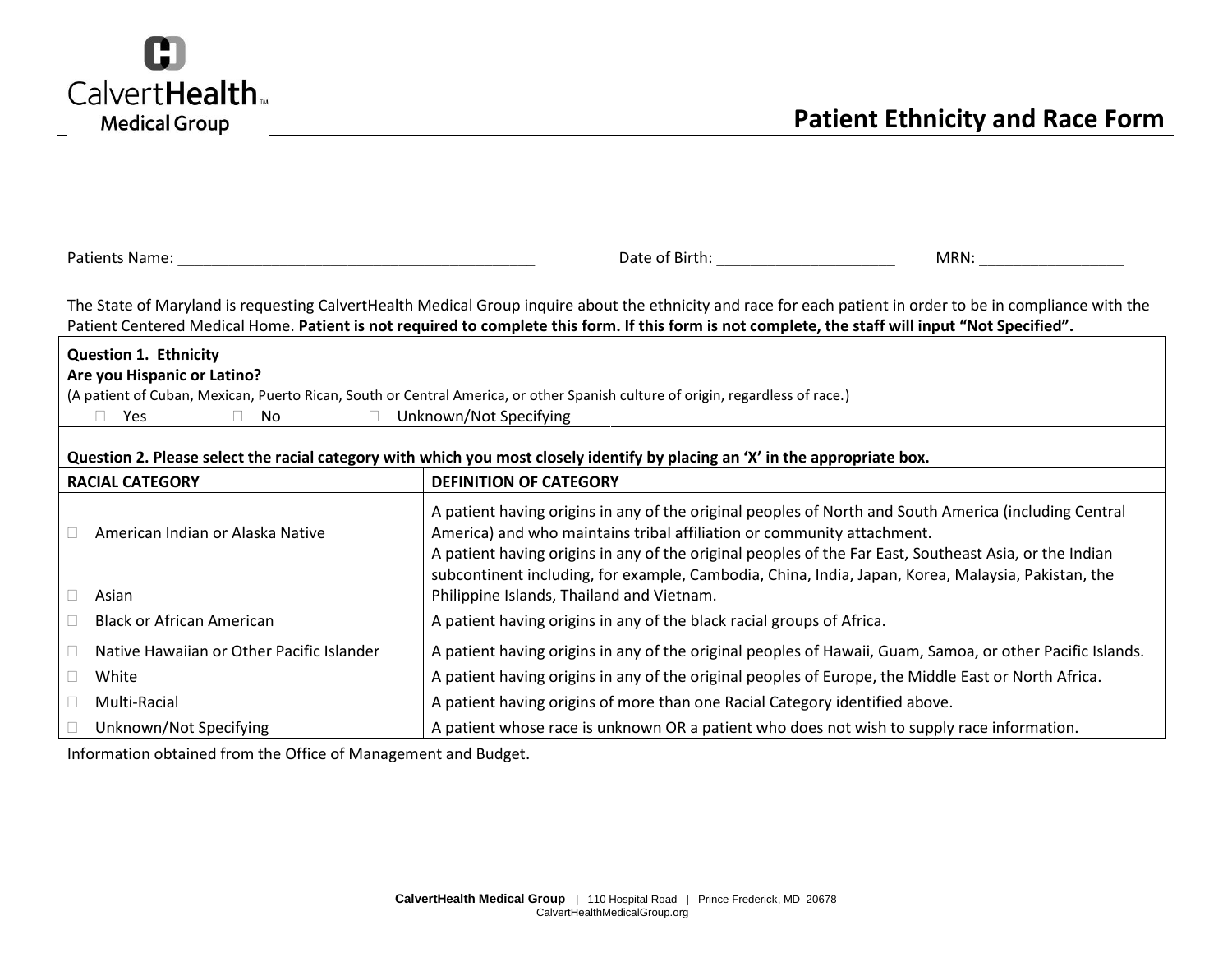

# **Hematology & Oncology Adult Health Questionnaire**

| Name: | DOB: | Age: | M<br>Sex: |
|-------|------|------|-----------|
|       |      |      |           |

Thank you for taking the time to complete this form. Having a thorough medical history is an important step in our being able to provide you good service and help you achieve good health.

| Today's Date: |
|---------------|
|---------------|

Preferred Pharmacy: \_\_\_\_\_\_\_\_\_\_\_\_\_\_\_\_\_\_\_\_\_\_\_\_\_\_

Reason for today's visit: \_\_\_\_\_\_\_\_\_\_\_\_\_\_\_\_\_\_\_\_\_\_\_\_\_\_\_\_\_\_\_\_\_\_\_\_\_\_\_\_\_\_\_\_\_\_\_\_\_\_\_\_\_\_\_\_\_\_\_\_\_\_\_\_\_\_\_\_\_\_\_\_\_\_\_\_\_\_\_\_\_\_\_

**CURRENT MEDICATIONS** (You may bring your own list to your appointment if you prefer.)

| Name of Medication | <b>Strength of Medication</b> | Dosing Instructions               |  |
|--------------------|-------------------------------|-----------------------------------|--|
| Example: Tylenol   | Example: 500Mg                | Example: 1 pill three times a day |  |
|                    |                               |                                   |  |
|                    |                               |                                   |  |
|                    |                               |                                   |  |
|                    |                               |                                   |  |
|                    |                               |                                   |  |
|                    |                               |                                   |  |
|                    |                               |                                   |  |
|                    |                               |                                   |  |

\* Note: this information may be taken directly from the pharmacy label on prescription products.

| <b>ALLERGIES</b>     |                             |                                    |               |
|----------------------|-----------------------------|------------------------------------|---------------|
| □ No known allergies | <b>Medication Allergies</b> | □ Environmental/Seasonal Allergies | Latex Allergy |
| List Allergies       |                             | Reaction                           |               |
|                      |                             |                                    |               |
|                      |                             |                                    |               |
|                      |                             |                                    |               |
|                      |                             |                                    |               |
|                      |                             |                                    |               |

#### **PAST MEDICAL HISTORY** (Check all that apply)

| $\Box$ Acid Reflux/GERD | $\Box$ Asthma             | Epilepsy/Seizure Disorder | □ Irritable Bowel      |
|-------------------------|---------------------------|---------------------------|------------------------|
| $\Box$ ADHD             | <b>Bleeding Disorders</b> | Glaucoma/Cataracts        | $\Box$ Kidney Disease  |
| $\Box$ Alcoholism       | $\Box$ Cancer             | Headaches                 | □ Liver Disease        |
| $\Box$ Allergies        | $\Box$ Chronic Pain       | □ Hearing Loss            | $\Box$ Memory Loss     |
| $\Box$ Anemia           | $\Box$ Depression         | □ Heart Disease           | $\Box$ Osteoporosis    |
| $\Box$ Anxiety          | □ Diabetes                | High Blood Pressure       | $\Box$ Stroke          |
| $\Box$ Arthritis        | □ Emphysema/COPD          | High Cholesterol          | $\Box$ Thyroid Disease |

 $\square$  Other (Please list):\_\_\_\_

### **PAST SURGICAL HISTORY**

| Type of Surgery (operation) | Date |
|-----------------------------|------|
|                             |      |
|                             |      |
|                             |      |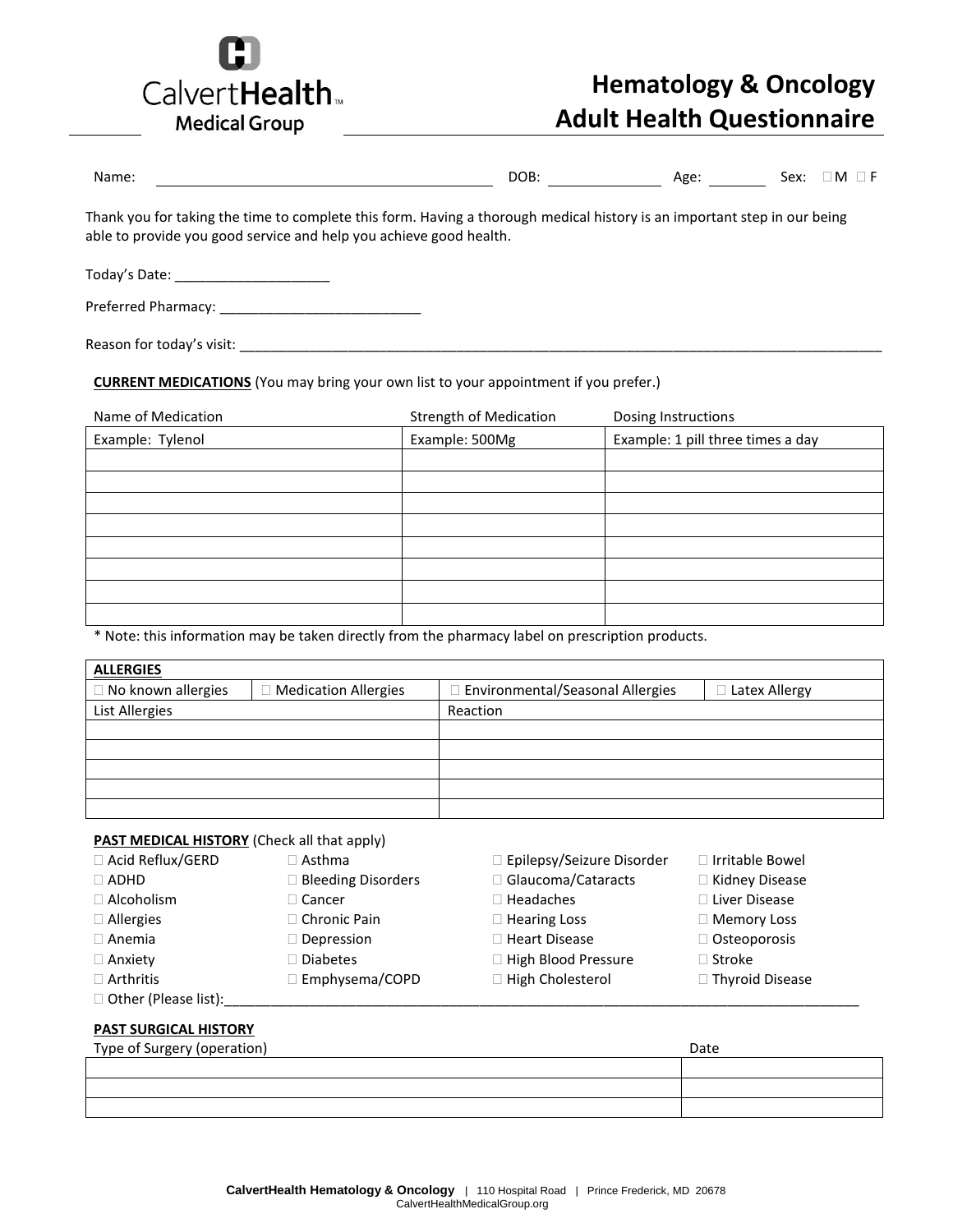

# **Hematology & Oncology Adult Health Questionnaire**

| Date of Birth: National Property of Birth:<br>Patient Name: The Contract of the Contract of the Contract of the Contract of the Contract of the Contract of the Contract of the Contract of the Contract of the Contract of the Contract of the Contract of the Contract of |                                                                |
|-----------------------------------------------------------------------------------------------------------------------------------------------------------------------------------------------------------------------------------------------------------------------------|----------------------------------------------------------------|
| <b>FAMILY HISTORY</b> (Check all that apply and indicate which family member)                                                                                                                                                                                               |                                                                |
|                                                                                                                                                                                                                                                                             |                                                                |
|                                                                                                                                                                                                                                                                             |                                                                |
|                                                                                                                                                                                                                                                                             |                                                                |
|                                                                                                                                                                                                                                                                             |                                                                |
|                                                                                                                                                                                                                                                                             |                                                                |
|                                                                                                                                                                                                                                                                             |                                                                |
|                                                                                                                                                                                                                                                                             |                                                                |
| <b>SOCIAL HISTORY</b>                                                                                                                                                                                                                                                       |                                                                |
| <b>Tobacco</b>                                                                                                                                                                                                                                                              |                                                                |
| Have you ever smoked?<br>$\Box$ No<br>$\Box$ Yes                                                                                                                                                                                                                            |                                                                |
| Are you still smoking? DYes<br>$\Box$ No                                                                                                                                                                                                                                    |                                                                |
| How many years ago did you quit?<br>If no:                                                                                                                                                                                                                                  | How many years have you smoked?<br>If yes:                     |
| For how many years did you smoke?                                                                                                                                                                                                                                           | How many packs per day do you smoke?                           |
| How many packs per day did you smoke?                                                                                                                                                                                                                                       | Have you ever tried to quit?                                   |
| <b>Alcohol</b>                                                                                                                                                                                                                                                              |                                                                |
| $\Box$ Do you drink alcohol, including beer, wine or hard liquor? $\Box$ Yes                                                                                                                                                                                                | $\Box$ No                                                      |
| □ Almost Daily (4-6 times per week)<br>If yes:<br>□ Daily                                                                                                                                                                                                                   | $\Box$ 1 – 3 times per week $\Box$ Less than one time per week |
| Do you drink caffeine?<br>$\Box$ Yes                                                                                                                                                                                                                                        | $\Box$ No $\Box$ If yes, how many cups per day?                |
| <b>Illicit Drugs</b>                                                                                                                                                                                                                                                        |                                                                |
| Do you use any drugs or prescription medications not prescribed to you?                                                                                                                                                                                                     | $\Box$ No<br>$\Box$ Yes                                        |
| (Including marijuana, cocaine, amphetamines, pain or anxiety medications, etc.)                                                                                                                                                                                             |                                                                |
|                                                                                                                                                                                                                                                                             |                                                                |
| <b>Health Planning</b>                                                                                                                                                                                                                                                      |                                                                |
| Do you have Advanced Directives in place? □ Yes                                                                                                                                                                                                                             | $\Box$ No                                                      |
| If no, would you like your healthcare Provider to discuss one with you?                                                                                                                                                                                                     | $\Box$ Yes<br>$\Box$ No                                        |
| If yes, would you like us to include it in your electronic health record?                                                                                                                                                                                                   | $\Box$ Yes<br>$\Box$ No                                        |